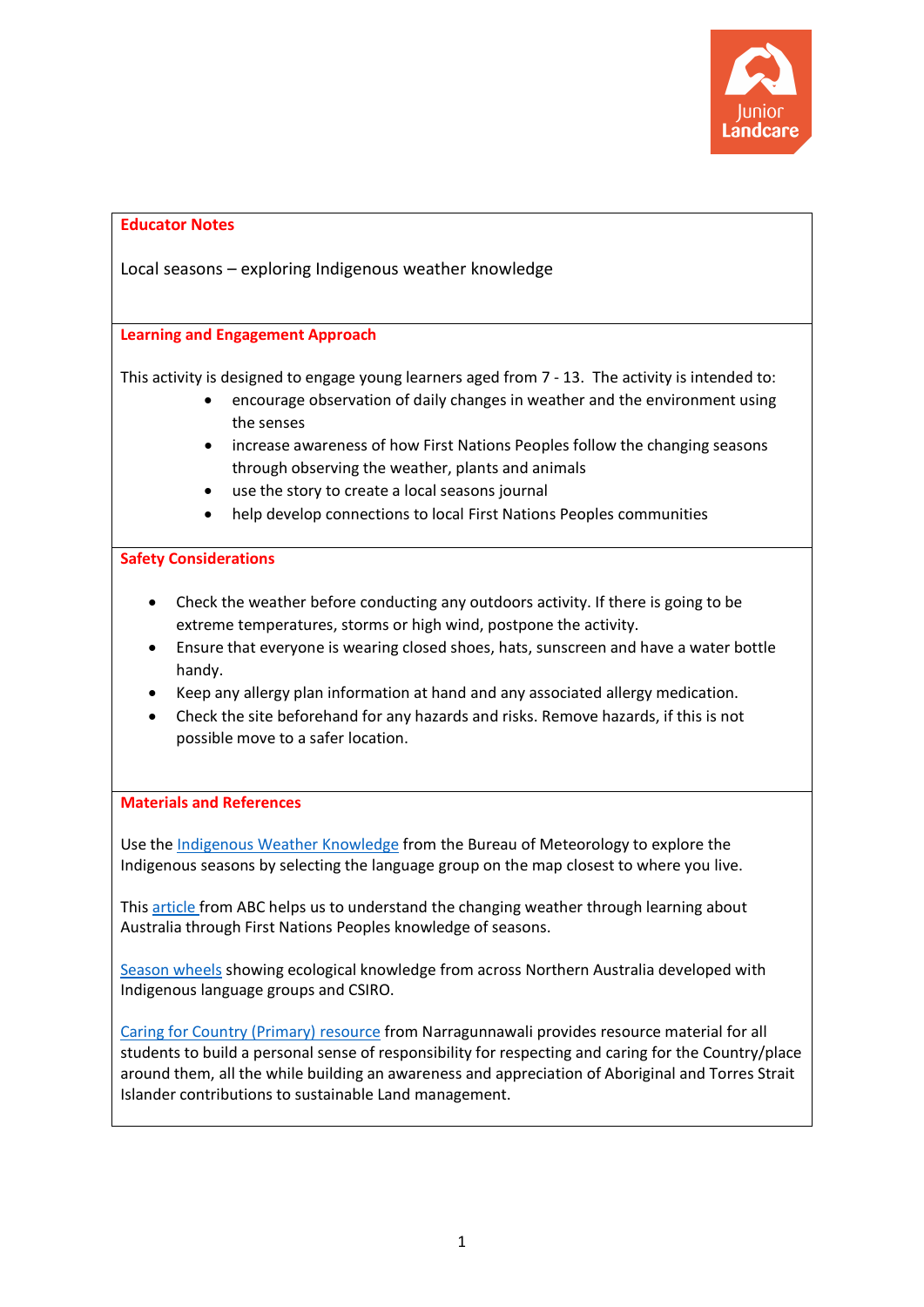

The Gambay – [First Languages Map](https://gambay.com.au/) of Aboriginal and Torres Strait Islander languages from First Languages Australia can help locate your local First Nations Peoples as it reflects the names and groupings favoured by community.

# **WATCH**

Learn from Aboriginal and Torres Strait Islander communities across Northern and Western Australia who have helped to develop seasonal calendars in this video from ABC Education (2 minutes).

Watch this Behind the News [story,](https://www.abc.net.au/btn/classroom/indigenous-seasons/10522128) as Elders share stories on Indigenous seasons within a school (3 minutes).

## **READ**

My Home in Kakadu (2005) from Magabala Books, Author: [Jane Christophersen,](https://www.magabala.com/collections/jane-christophersen) llustrator: Christine Christophersen. This picture book tells the story of Tarrah who lives with her community in Kakadu and the significance of the changing seasons to those who live there.

Grant, Stan & Grant, Stan, 1940-, (compiler.) & Rudder, John, (compiler.) (2010). A new Wiradjuri dictionary. Restoration House, O'Connor, A.C.T. for Wiradjuri language. In addition to the resources listed in the learning activity.

Bodkin, FB. (2013), Dharawal Climate and Natural resources. Envirobook, Sussex Inlet, NSW.

Cahir, FC, Clarke IDC, Clarke PAC. (2018). Aboriginal bio cultural knowledge in South- Eastern Australia. CSIRO publishing, Clayton South VIC 3169.

Magabala Books is Australia's leading First Nations Peoples publishing house, refer to their [website](https://www.magabala.com/) to source a large range of relevant books.

**Site Suggestions**

- A natural outdoor or garden setting is ideal for this activity, to encourage the observations of plants, animals and to hear sounds in the environment.
- A local Elder or First Nations Peoples community member can help to suggest a suitable local location.

## **Educator Tips**

We learn about the four seasons – Summer, Autumn, Winter and Spring. However, this does not really fit into what our weather pattern is like in Australia. If we travel to other parts of Australia the weather is different (at the same time of year). Aboriginal and Torres Strait Islander peoples observe different seasons through the changes in weather, plants and animals. This shows them the time of year for certain activities, when to move to other places and when to eat certain foods. Some areas of Australia had two seasons while others had up to eight. Seasonal cycles are described depending on location, reflecting the different climates across our vast country.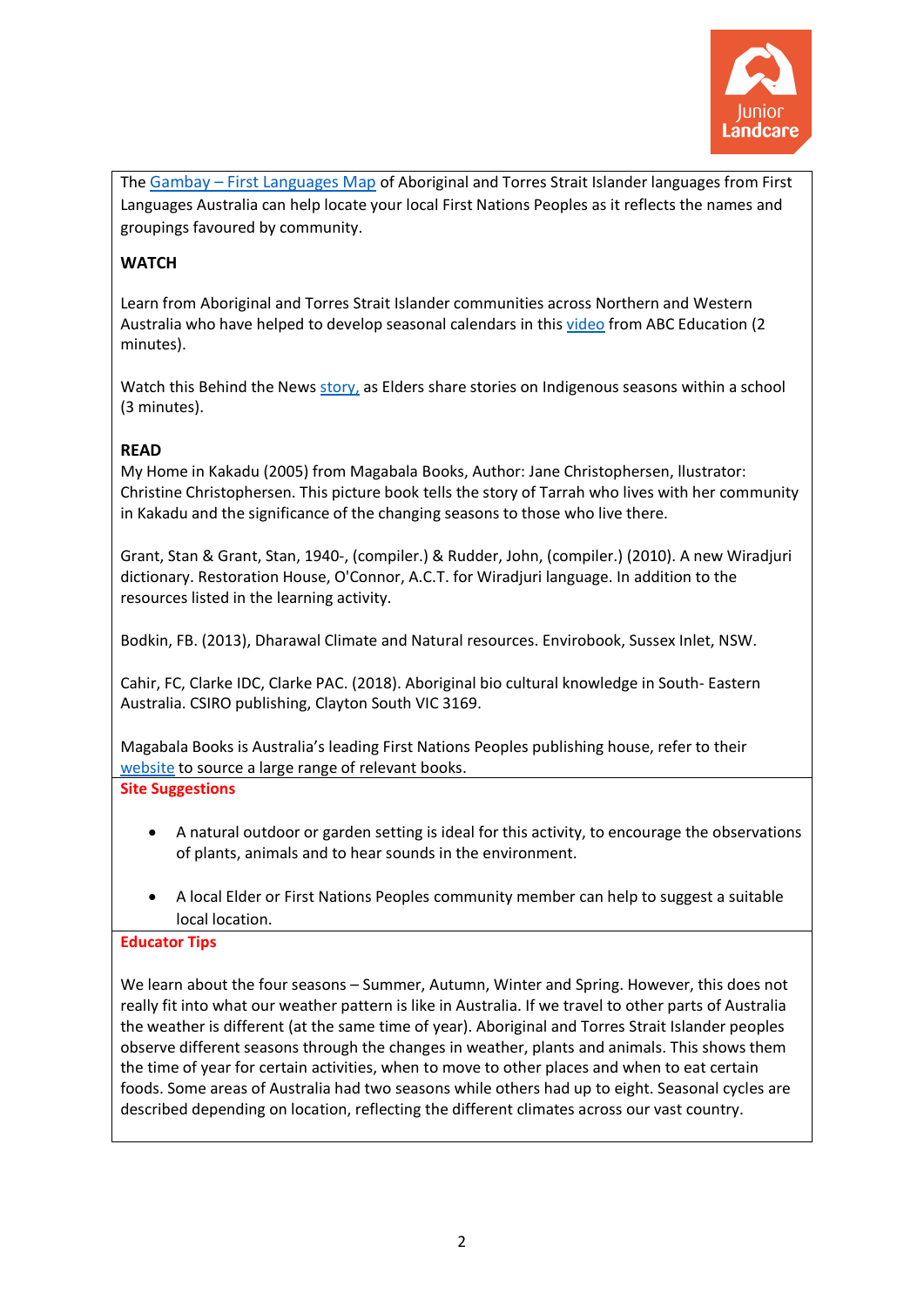

The Bureau of Meterology, [Indigenous Weather Knowledge](http://www.bom.gov.au/iwk/) website is a great place to get more information about the different seasons across Australia and how Aboriginal and Torres Strait Islander peoples observe them.

Below are some discussion questions along with some suggested answers to get you started with tuning in to the seasons with children.

What are some of the things that change in the environment over a year? Animals, plants, temperature, clouds, night sky, rain, what we do, activities, etc.

What changes have you seen in the bushland near you, or even in your backyard? Moss, fungi, flowers, seeds, birds nesting, ducklings, dry grass, cicadas, crickets, ground muddy, etc.

What is weather? How can we describe it?

- Temperature Hot, warm, cold.
- Rain rainy, dry, drizzle, storms, showers, hail, snow.
- Wind still, windy, light breeze.
- Sun sunny, daylight, night, morning, afternoon, midday.

How do we know that the seasons have changed? What can we see?

- Change in temperature, change in daylight hours, change in rainfall
- Plants growing, flowers, seeds and the life cycle.
- Animals growing, finding places for nests, having babies, babies grow up (life cycles).

Why is it important to know about the seasons? Imagine if you lived in the bush and all of the things you needed came from the bush.

How would you keep warm and dry if you lived in the bush? Build a shelter, wrap yourself up in skins (a possum skin cloak).

How would you keep yourself cool if you lived in the bush? Camp near a river or the beach, build a shelter that gives you shade but lets the wind cool.

## **Aligning this Activity**

This activity can be conducted as a stand-alone activity or linked to:

- Whose Country are you on? Exploring the Indigenous languages map
- Creating an Indigenous plant use garden sequence

## **Extension activities include:**

## **Extension 1**

Connect with your local Aboriginal and Torres Strait Islander community and invite them to share their knowledge with you.

## **Extension 2**

Use information from the Bureau of Meteorology's [Indigenous Weather Knowledge](http://www.bom.gov.au/iwk/index.shtml) site and find the Seasonal calendar from the First Nations Peoples community closest to you. Select a